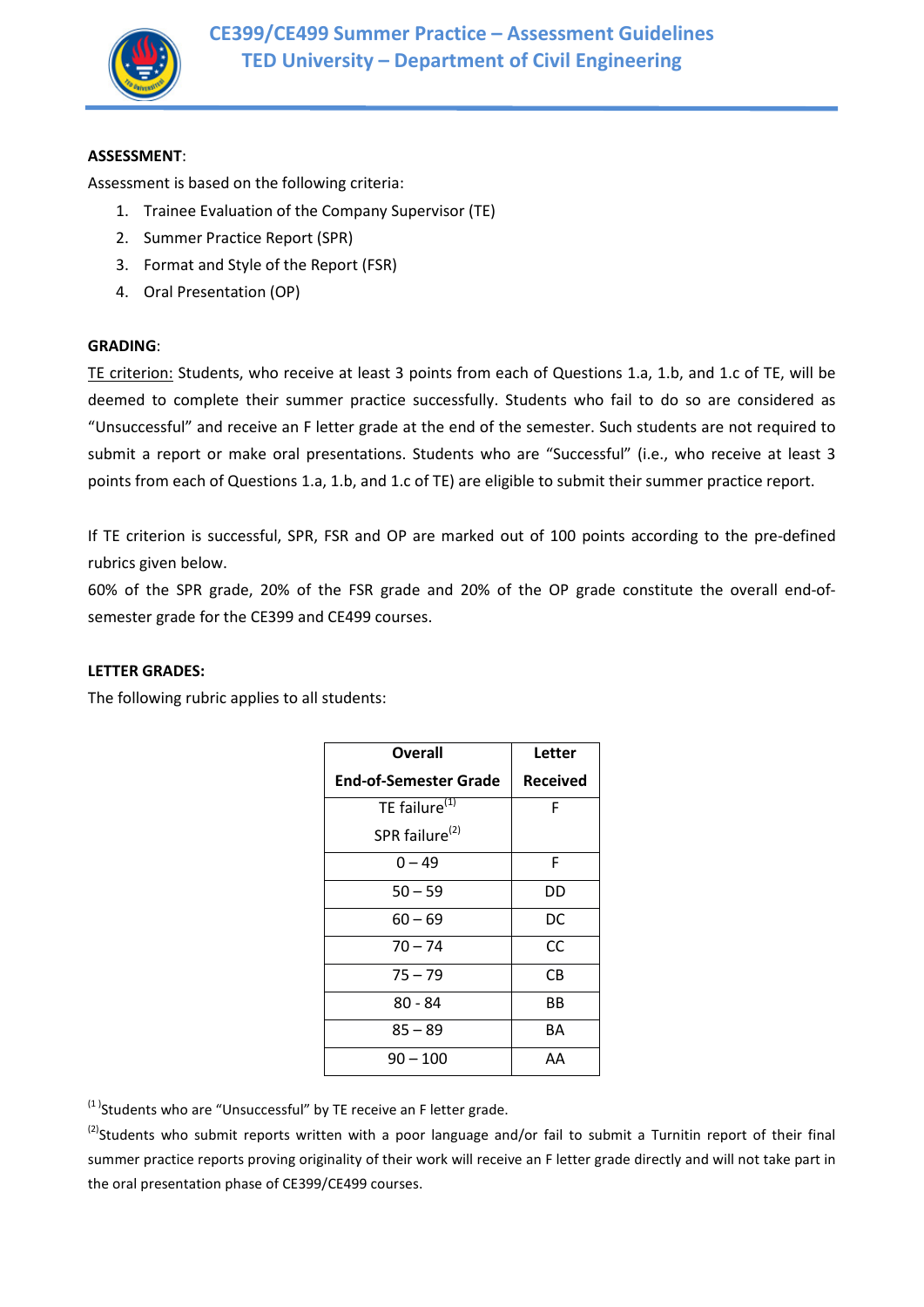

## **SUMMER PRACTICE REPORT (SPR) FORMAT AND GRADING RUBRIC**

Every report should contain the following sections:

**(1) COVER PAGE (2.5 pts):** Name of the university, university logo, name of the department, the code and full title of the course under which the summer practice report was prepared, name of student, ID number of student, name of company at which summer practice was completed, submission date of the report should all appear on the cover page.

**(2) CONTENTS (2.5 pts)**: Topics and their page numbers should be listed. Headings and subheadings should be numbered (1., 2., 3., …, 1.1, 1.2, 1.3,..., etc.).

**(3) COMPANY INFORMATION (10 pts)**: The following information should be provided:

- Company name, location and spread
- Focus area, mission and brief history of the company
- Administrative structure of the company
- Divisions of the company (if applicable)
- Intern's division/group (if applicable)
- Number of employees, engineers, technicians, administrators in the company
- Customer profile of the company
- Significant projects completed by the company

**(3) INTRODUCTION (10 pts):** The scope and goals of the summer practice should be summarized in this section. Provide reasons for choosing the company and/or location for your summer practice. Brief summary of the work conducted, motivation behind it, and the significance of the work done in the overall project should be discussed under this section.

**(4) WORK DONE (50 pts):** This is the most important part of the report. The number of sub-sections in this part, their titles, and their contents depend on the specifics of work completed and the information to be given. The content of the online journal is also evaluated under this part.

- All observations and activities performed during summer practice should be explained with attention to technical details, keeping in mind the main expectations outlined in the CE Summer Practice General Guidelines.pdf document. It is very important that majority of what the student writes should be based on the work completed by the student and self observations in the sense that it cannot be obtained from textbooks, datasheets, online resources etc.
- Charts, tables, pictures and figures should be appended and explained whenever applicable. Tables, figures, and pictures should be inserted on the relevant pages of the report. Pictures and other material taken from other sources should be properly referenced.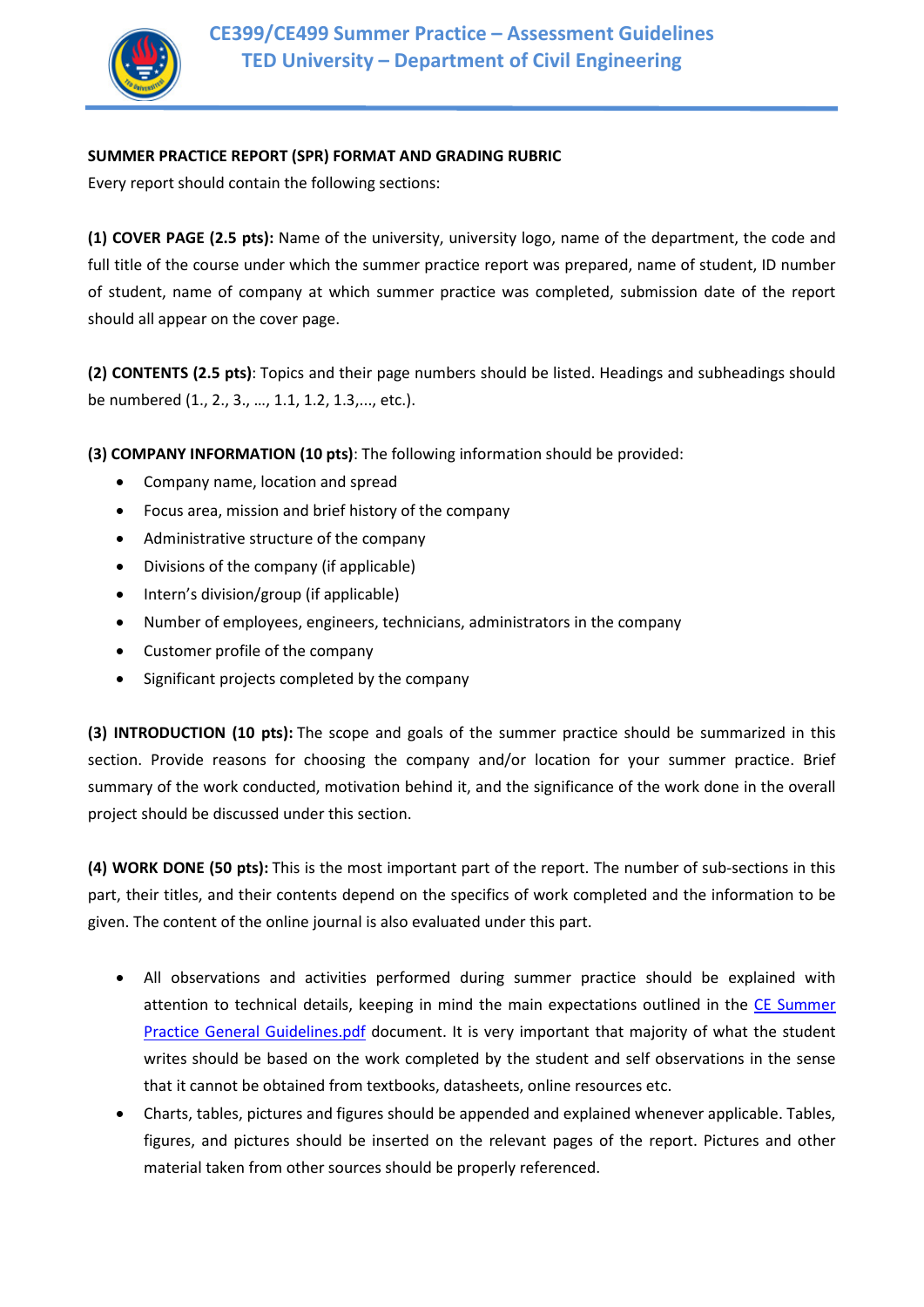

- If the work you carried out during your summer practice is based on some theoretical concept which you did not know before, then it is appropriate to learn it. But it is not right to write the very detail of what you learned from the book in the report. Especially DO NOT DIRECTLY COPY from any book or from the online resources. Whatever book or document you learned the concept from, please refer to that document, put the source in the list of references and rephrase the part you would like to include in your report.
- All technical resources used should be referenced properly by following the procedures outlined in your ENG 102 course (please keep in mind that wikipedia is not a valid technical reference).
- Online journal should be prepared in English (as your final summer practice report). Students are expected to summarize their everyday observations, performed tasks in their online journals.

**(5) CONCLUSION (20 pts):** Observations and contributions made; skills obtained during the summer practice should be summarized. The company should be assessed in terms of technical work, and appropriate recommendations should be provided. If this is your second summer practice, compare the first and second summer practices and explain your preferences. In addition, the following sections should be included in the Conclusion part:

- A *section* in which you explain in detail what knowledge and skills learned at the University you were able to apply to real-world problems during your summer practice, and specifically where and how the knowledge or skills were useful.
- A *section* in which you explain in detail which professional issues and work-related ethical issues you saw or became aware of during your summer practice, and how the issue was handled or managed at the company where you completed your summer practice.
- A *section* in which you explain specifically what you learned or understood about the economic, environmental, societal and global impacts of the engineering works completed by the company where you were a trainee. You should also write in general about the contemporary issues that are related to Civil Engineering, from the point of view of your experiences gathered during your summer practice.
- A *section* in which you explain the self-learning that you did during your summer practice. You should mention any sources that you located and how you found them (this would include web sites, books, journals, expert comments, etc.), and what part of your summer practice task you needed them for. Also, mention any that you made regular use of, and any that you are continuing to use.
- A *section* in which you explain in detail any new tools or technologies that you encountered and used during your summer practice, how you learned to use them, and what level of proficiency you came to by the end of your summer practice.

**(6) REFERENCES (5 pts)**: Sources of information used during preparation of the report should be listed in a consistent manner by following the procedures outlined in your ENG 102 course.

**(7) APPENDIX (optional):** Other supportive data, figures, pictures and tables can be attached to this section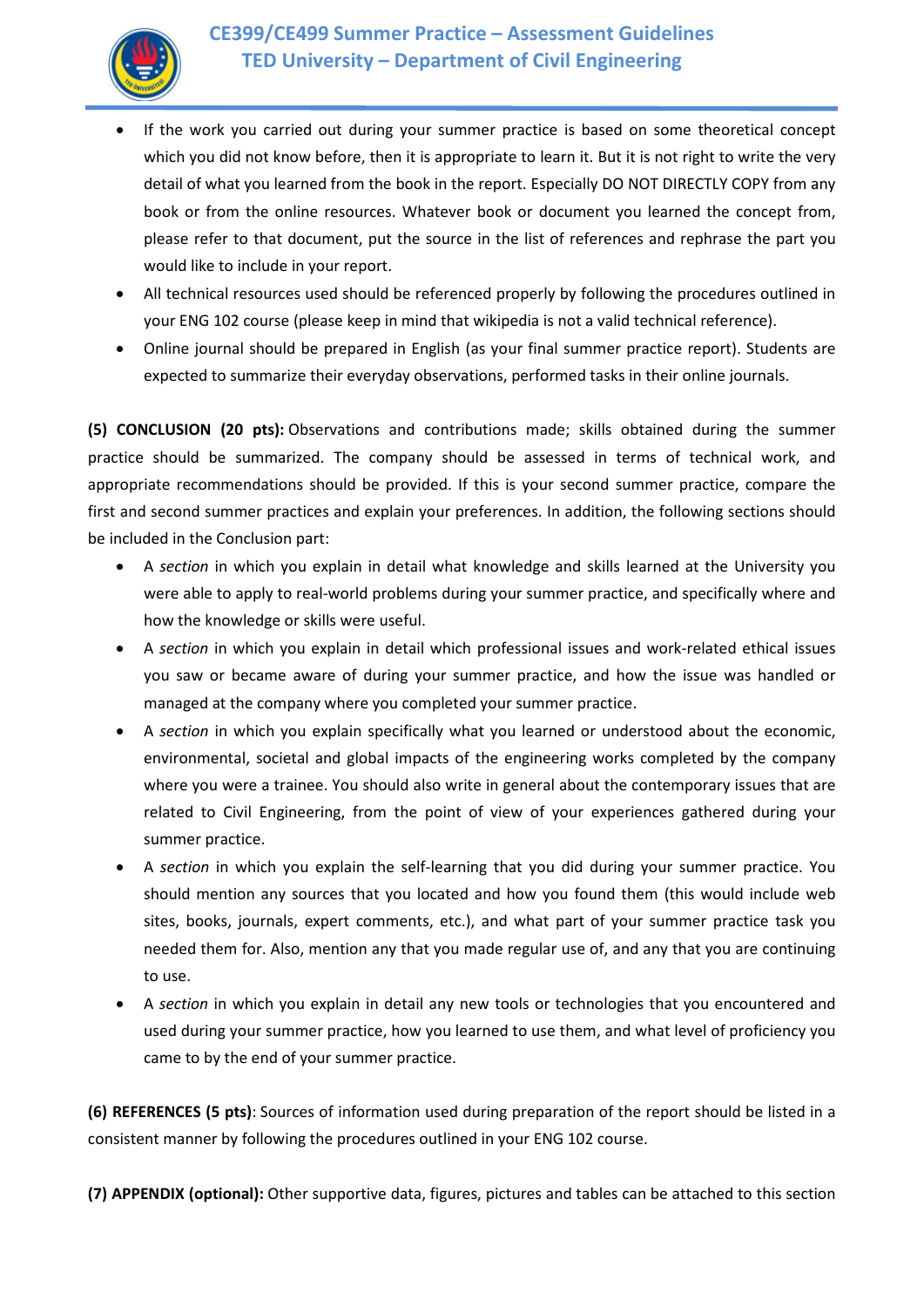

with proper reference and explanation in the body of the report. If something is not clearly related to the submitted report content or personal experience of the trainee, it should be excluded.

**Important Notes:** The level of the English Language used in the report must be adequate/understandable to the evaluator. Otherwise the report will be directly returned to the student and will not be evaluated. Reports must be written by using a formal language. Proper technical terminology should be used throughout the report. Grammar, spelling and punctuation errors must be minimized. Failure in adequately providing these requirements will result in obtaining an **unsatisfactory overall grade**.

Students are expected to prove originality of their final summer practice reports by summiting a Turnitin report to the SPC at the time of submission of their reports. Failure to meet this requirement will result in obtaining an **unsatisfactory overall grade**.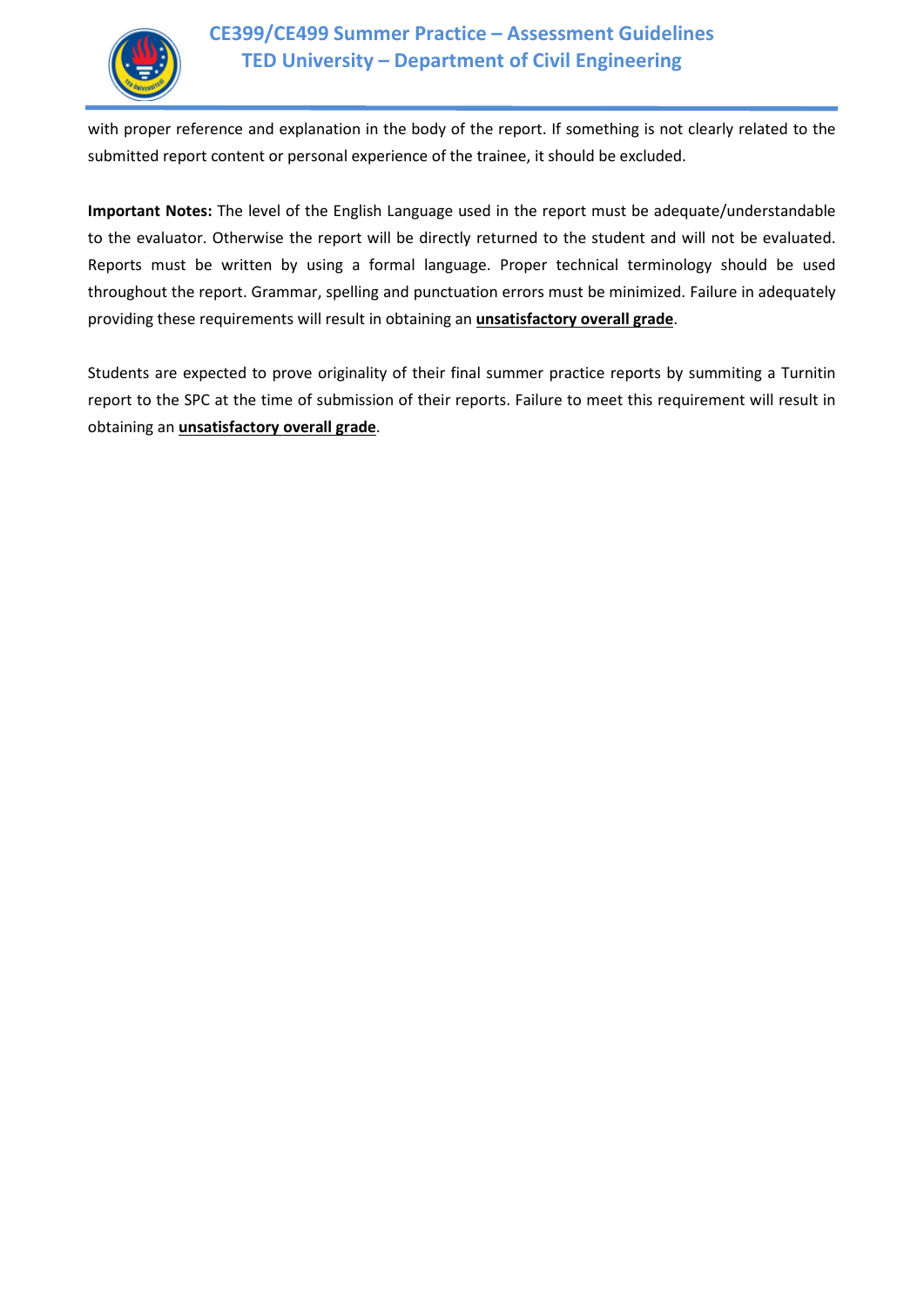

## **FORMAT AND STYLE OF THE REPORT (FSR) RUBRIC**

Grading scale:

 $1 = \text{Very Poor}$   $2 = \text{Poor}$   $3 = \text{Adequate}$   $4 = \text{Good}$   $5 = \text{Excellent}$ 

| Category     | <b>Scoring Criteria</b>                                            | Grade |
|--------------|--------------------------------------------------------------------|-------|
|              | Report format is consistent throughout including heading styles,   |       |
|              | fonts, margins, white space, etc.                                  |       |
|              | Pages are numbered.                                                |       |
|              | For headings Times New Roman 14 pt font is used, for the remaining |       |
| Format       | text included under table of contents, company information, work   |       |
|              | completed, conclusions, references and appendix Times New Roman    |       |
|              | 12 pt font is used. Single line spacing is employed throughout the |       |
|              | report.                                                            |       |
|              | All figures, pictures, tables, charts, equations are effectively   |       |
|              | interpreted and discussed in the report. Captions effectively      |       |
|              | communicate content.                                               |       |
|              | References are cited by following a widely accepted format         |       |
|              | consistently throughout the report.                                |       |
| Organization | Sections are divided in a logical manner and headings are clearly  |       |
|              | marked.                                                            |       |
|              | Writing flows smoothly from one idea to another. Sequencing of     |       |
|              | ideas within paragraphs and transitions between paragraphs make    |       |
|              | the reading easy to follow.                                        |       |
|              | Appendices (if any) are numbered and are attached to the end.      |       |
|              | Observations are delivered over at least 10 pages.                 |       |
|              | Average <sup>(*)</sup>                                             |       |

**(\*)** Average grade taken from this part will be normalized to a grade on a 100-point scale.